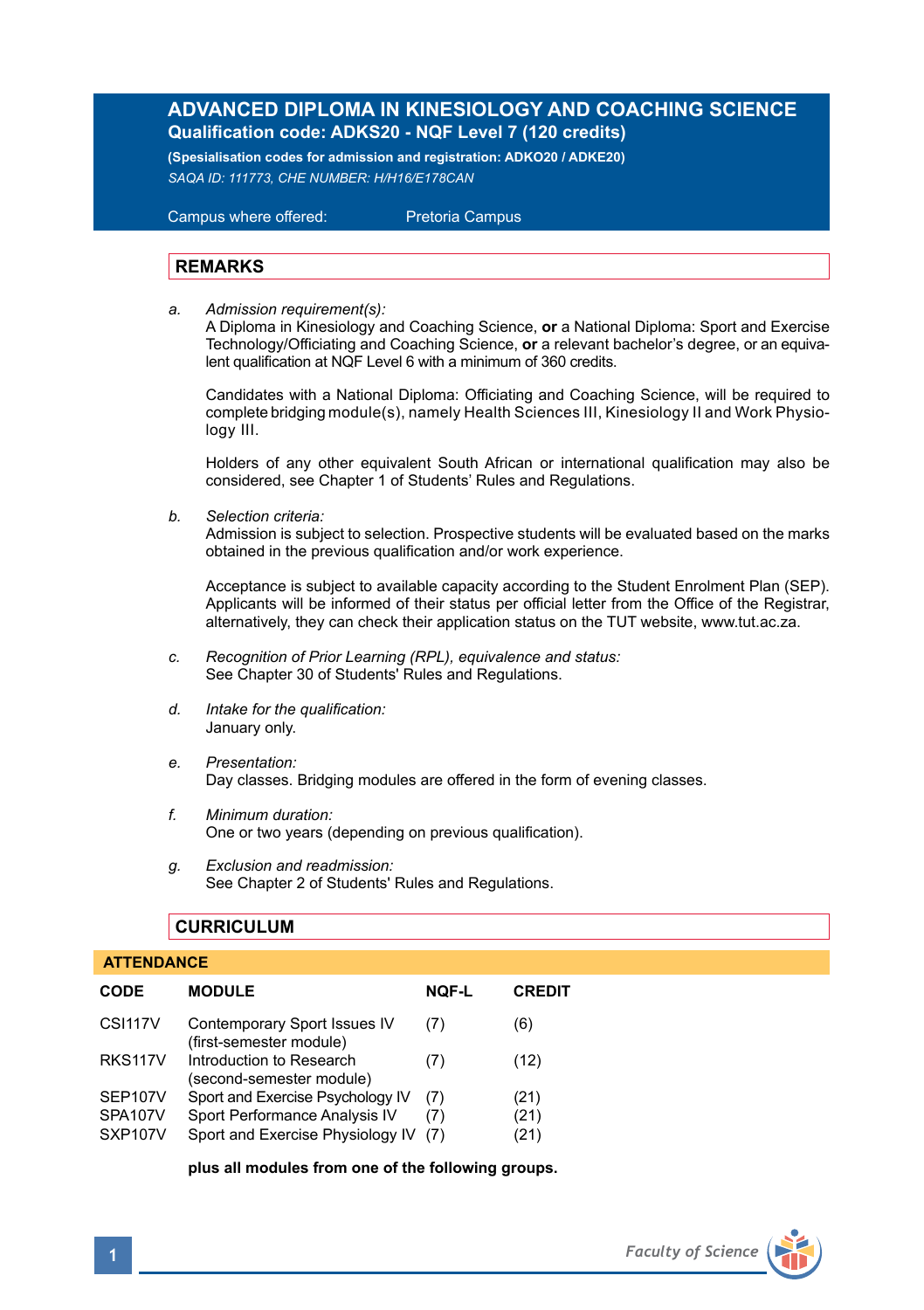### **Group 1: ADKO20**

| CHT107V<br><b>COC107V</b>            | Coaching Management IV<br>Coaching Science IV | (7)<br>(7) | (18)<br>(21) |  |  |  |
|--------------------------------------|-----------------------------------------------|------------|--------------|--|--|--|
|                                      | or                                            |            |              |  |  |  |
| Group 2: ADKE20                      |                                               |            |              |  |  |  |
| SIJ107V<br>SSC107V                   | Sport Injuries IV<br>Sport Science IV         | (7)<br>(7) | (18)<br>(21) |  |  |  |
| TOTAL CREDITS FOR THE QUALIFICATION: |                                               |            |              |  |  |  |

# **MODULE INFORMATION (OVERVIEW OF SYLLABUS)**

The syllabus content is subject to change to accommodate industry changes. Please note that a more detailed syllabus is available at the Department or in the study guide that is applicable to a particular module. At time of publication, the syllabus content was defined as follows:

#### **C**

### **COACHING MANAGEMENT IV (CHT107V) 1 ACCORD 2 2 3 YOUR PAPER**

## *(Module custodian: Department of Sport, Rehabilitation and Dental Sciences)*

This module prepares the student to facilitate management strategies within both the recreation and competitive sport contexts by understanding the unique demands of successful sport and event management. The student will be able to apply his/her knowledge of sport management in developing a team, communicating effectively, organising and delegating work as well as planning and managing an event. (Total tuition time: not available)

### **COACHING SCIENCE IV (COC107V) 1 X 3-HOUR PAPER**

## *(Module custodian: Department of Sport, Rehabilitation and Dental Sciences)*

This module equips the student with knowledge, skills and attributes to further enhance their professional career in the sport and coaching industry. It augments the student's ability to communicate, facilitate, solve problems and practice effective decision-making. The student will develop comprehensive knowledge of key issues, which supports the high performance sports coaching environment. (Total tuition time: not available)

## **CONTEMPORARY SPORT ISSUES IV (CSI117V) 1 X 3-HOUR PAPER**

### *(Module custodian: Department of Sport, Rehabilitation and Dental Sciences)*

The student will develop comprehensive knowledge of key issues, which supports the high performance sports coaching environment. Specifically, the students will be able to outline and appreciate the various contemporary issues in sport in South Africa, African Continent and Internationally: where the practice of sport is viewed as a fair endeavour that incorporates the universal values and principles of: inclusion/representation, egalitarianism, transformation, social cohesion, ethics and ethical considerations, with a broad understanding of society and class. (Total tuition time: not available)

# **I**

# **INTRODUCTION TO RESEARCH (RKS117V)** 1 1 X 3-HOUR PAPER

## *(Module custodian: Department of Sport, Rehabilitation and Dental Sciences)*

This module provide students with knowledge of and engagement in techniques of drafting research proposal, data collection and analysis, and writing research reports. Such knowledge includes an understanding of the principles of research problem identification and statement, formulation of research questions, objectives and hypotheses. The module further provides the student with competencies including, but not limited to: review, analysis, writing and reporting, and communication competencies. (Total tuition time: not available)